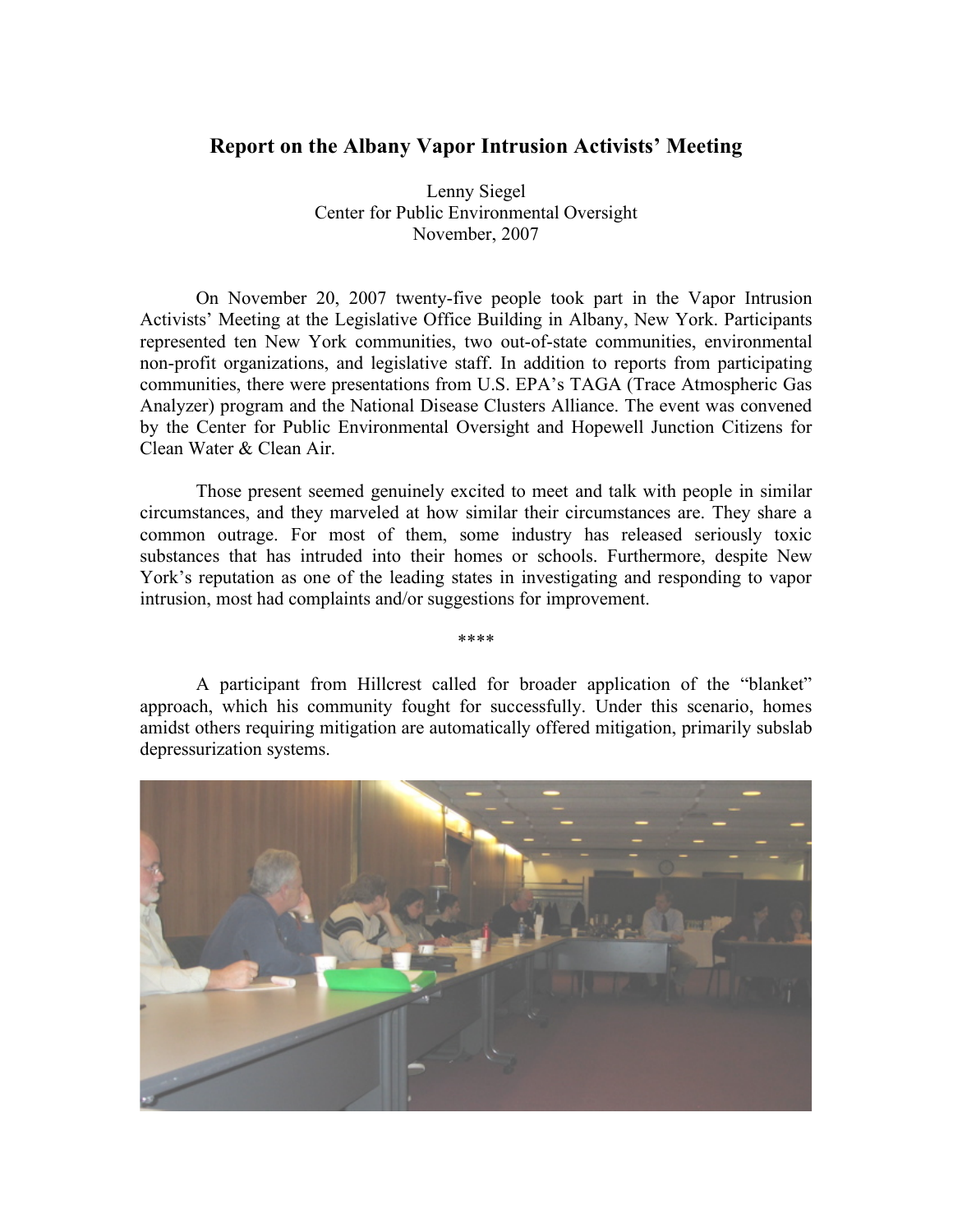A resident of Ft. Edward explained how the TCE plume emanating from General Electric's plant had made homes—some with subslab systems, more without them unmarketable. Despite the loss in value, assessments (for tax assessments) had risen. He said that air samples taken in the spring—not the winter, as recommended in state guidance—were being used to declare homes safe.

An attorney from New York Lawyers for the Public Interest described how in New York City the School Construction Authority is exempt from environmental assessment requirements when it leases, rather than acquires, property for school construction. He also said long-term oversight of buildings with residual soil, groundwater, or vapor contamination is essential for protecting public health.

A representative of the New York Public Interest Research Group reported that the organization had submitted comments on the regulations implementing the state's 2003 Brownfields law. It argued for strong soil standards to protect against vapor intrusion.

Participants from Hopewell Junction discussed the need for laws mandating private well testing, a key tool in identifying potential vapor intrusion sites. They also explained that New York's real estate disclosure law is weak, requiring sellers only to pay a \$500 penalty if they choose not to notify buyers of environmental hazards such as vapor intrusion.

An activist from Providence, Rhode Island suggested that the Gorham Silver site, where a high school was recently constructed, should be on the "Superfund" National Priorities List. He asserted that activists need to acquire a grasp of science to be effective.

A participant from Victor re-raised the question of property values, reporting on his Small Claims Assessment Review. He offered several recommendations, including private well testing during real estate transactions. He said mitigation is just a band-aid, and expressed concern about the cluster of three glioblastoma cases in the small area above the trichloroethylene plume emanating from a local gravel pit.

Participants from Ithaca's South Hill neighborhood described how pump-and-treat is not pulling contamination from the fractured bedrock under their homes. One said the New York Department of Environmental Conservation is taking monthly samples of indoor air and soil gas under his home as part of a scientific study.

A New York City schoolteacher described contamination in his former classroom. He called for the better protection of people within existing schools, including evacuation when necessary.

Two participants from Middleport described pesticide and volatile organic compound (VOC) contamination from the FMC plant there. The company sold the